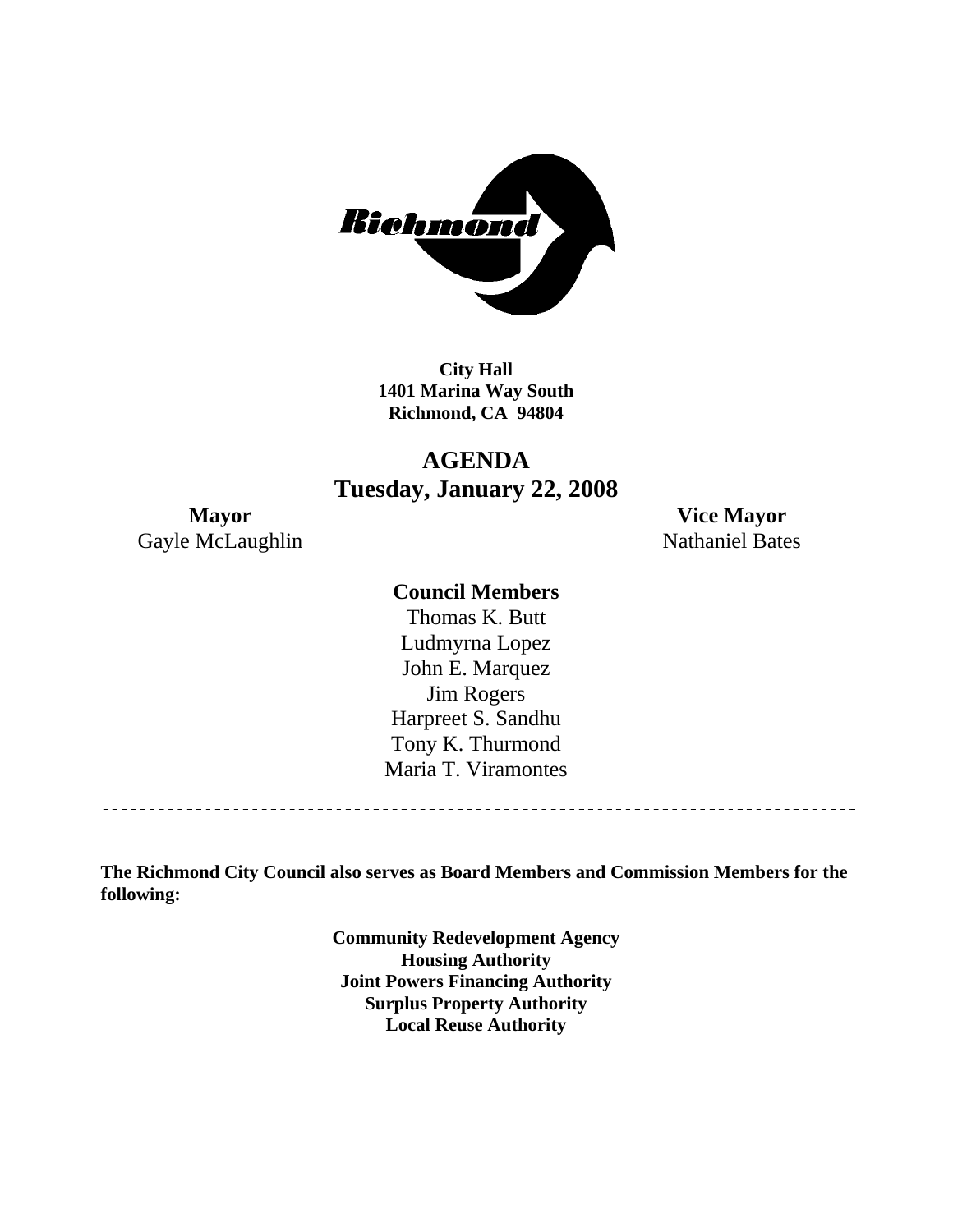# **MEETING PROCEDURES**

The City of Richmond encourages community participation at its City Council meetings and has established procedures that are intended to accommodate public input in a timely and time-sensitive way. As a courtesy to all members of the public who wish to participate in City Council meetings, please observe the following procedures:

**PUBLIC COMMENT ON AGENDA ITEMS:** Anyone who desires to address the City Council on items appearing on the agenda must complete and file a pink speaker's card with the City Clerk **prior** to the City Council's consideration of the item. Once the City Clerk has announced the item and discussion has commenced, no person shall be permitted to speak on the item other than those persons who have submitted their names to the City Clerk. Your name will be called when the item is announced for discussion. **Each speaker will be allowed TWO (2) MINUTES to address the City Council on NON-PUBLIC HEARING items listed on the agenda.** 

**OPEN FORUM FOR PUBLIC COMMENT:** Individuals who would like to address the City Council on matters not listed on the agenda or on **Presentations, Proclamations and Commendations, Report from the City Attorney, or Reports of Officers** may do so under Open Forum. All speakers must complete and file a pink speaker's card with the City Clerk **prior** to the commencement of Open Forum. **The amount of time allotted to individual speakers shall be determined based on the number of persons requesting to speak during this item. The time allocation for each speaker will be as follows: 15 or fewer speakers, a maximum of 2 minutes; 16 to 24 speakers, a maximum of 1 and one-half minutes; and 25 or more speakers, a maximum of 1 minute. Councilmembers will have two minutes to respond to comments made during Open Forum.** 

### **SPEAKERS ARE REQUESTED TO OCCUPY THE RESERVED SEATS IN THE FRONT ROW BEHIND THE SPEAKER'S PODIUM AS THEIR NAME IS ANNOUNCED BY THE CITY CLERK.**

**CONSENT CALENDAR:** Consent Calendar items are considered routine and will be enacted, approved or adopted by one motion unless a request for removal for discussion or explanation is received from the audience or the City Council. A member of the audience requesting to remove an item from the Consent Calendar must complete and file a speaker's card with the City Clerk **prior to the City Council's consideration of Item C, Agenda Review.** An item removed from the Consent Calendar may be placed anywhere on the agenda following the City Council's agenda review.

*The City Council's adopted Rules of Procedure recognize that debate on policy is healthy; debate on personalities is not. The Chairperson has the right and obligation to cut off discussion that is too personal, too loud, or too crude.* 

**\*\*\*\*\*\*\*\*\*\*\*\*\*\*\*\*\*\*\*\*\*\*\*\*\*\*\*\*\*\*\*\*\*\*\*\*\*\*\*\*\*\*\*\*\*\*\*\*\*\*\*\*\*\*\*\*\*\***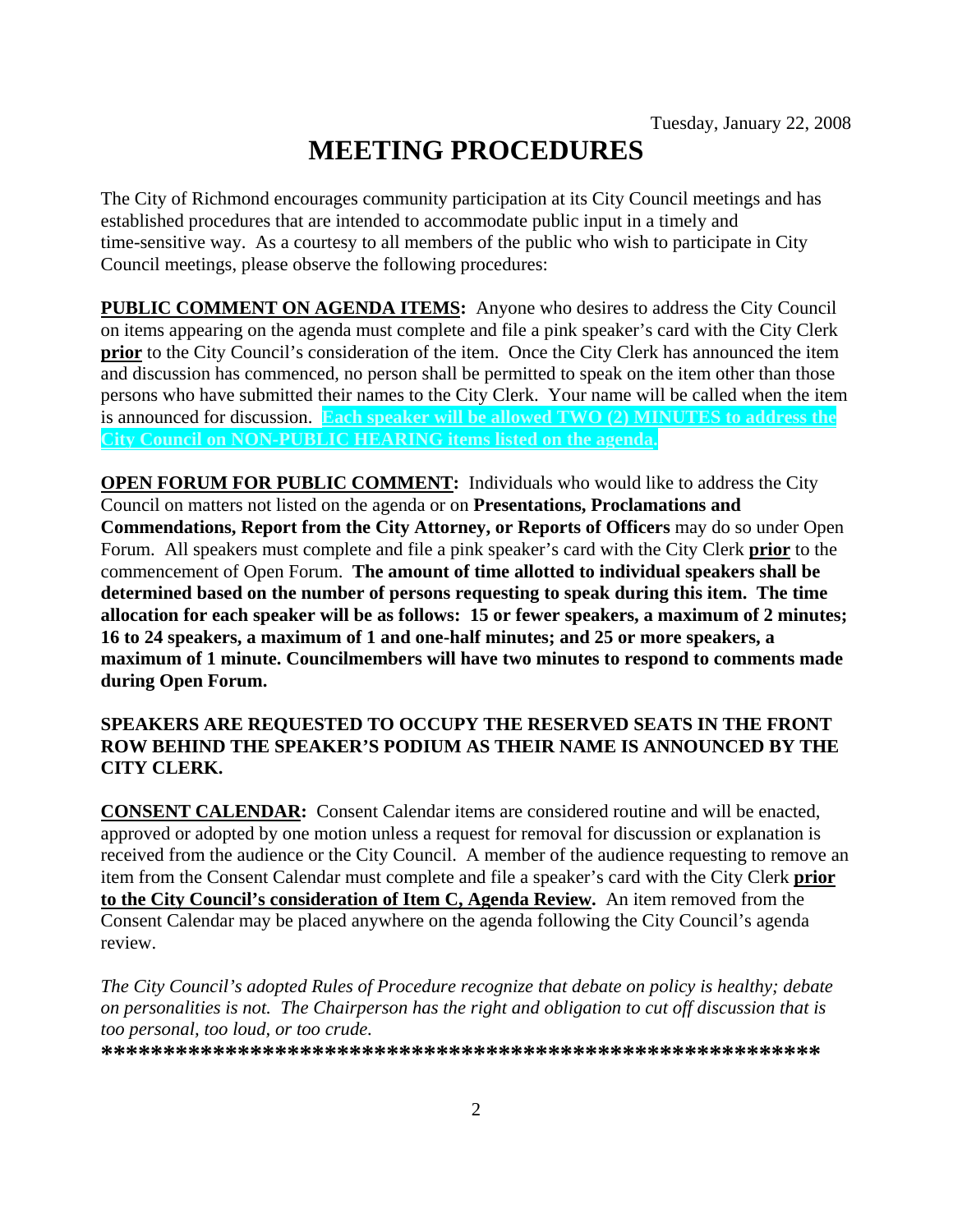Tuesday, January 22, 2008

# **Evening Open Session**

5:00 p.m.

### **A. ROLL CALL**

### **B. PUBLIC COMMENT**

### **C. ADJOURN TO CLOSED SESSION**

### **Closed Session**

Shimada Room of City Hall

### **A. CITY COUNCIL**

 **A-1.** LIABILITY CLAIMS - PENDING LITIGATION (Government Code Section 54956.9)

Claimant: Karen Slentz Agency Claimed Against: City of Richmond

Claimant: Penny Turner Agency Claimed Against: City of Richmond

 **A-2.** CONFERENCE WITH LEGAL COUNSEL - EXISTING LITIGATION (Subdivision [a] of Government Code Section 54956.9)

Booker, et al. vs. City of Richmond

Richmond Residents for Responsible Antenna Placement and Planning ("RAP"), et al vs. City of Richmond

 **A-3.** CONFERENCE WITH LEGAL COUNSEL - ANTICIPATED LITIGATION Significant exposure to litigation pursuant to Subdivision (b) of Government Code Section 54956.9:

Three Cases

**\*\*\*\*\*\*\*\*\*\*\*\*\*\*\*\*\*\*\*\*\*\*\*\*\*\*\*\*\*\*\*\*\*\*\*\*\*\*\*\*\*\*\*\*\*\*\*\*\*\*\*\*\*\*\*\*\*\*\*\***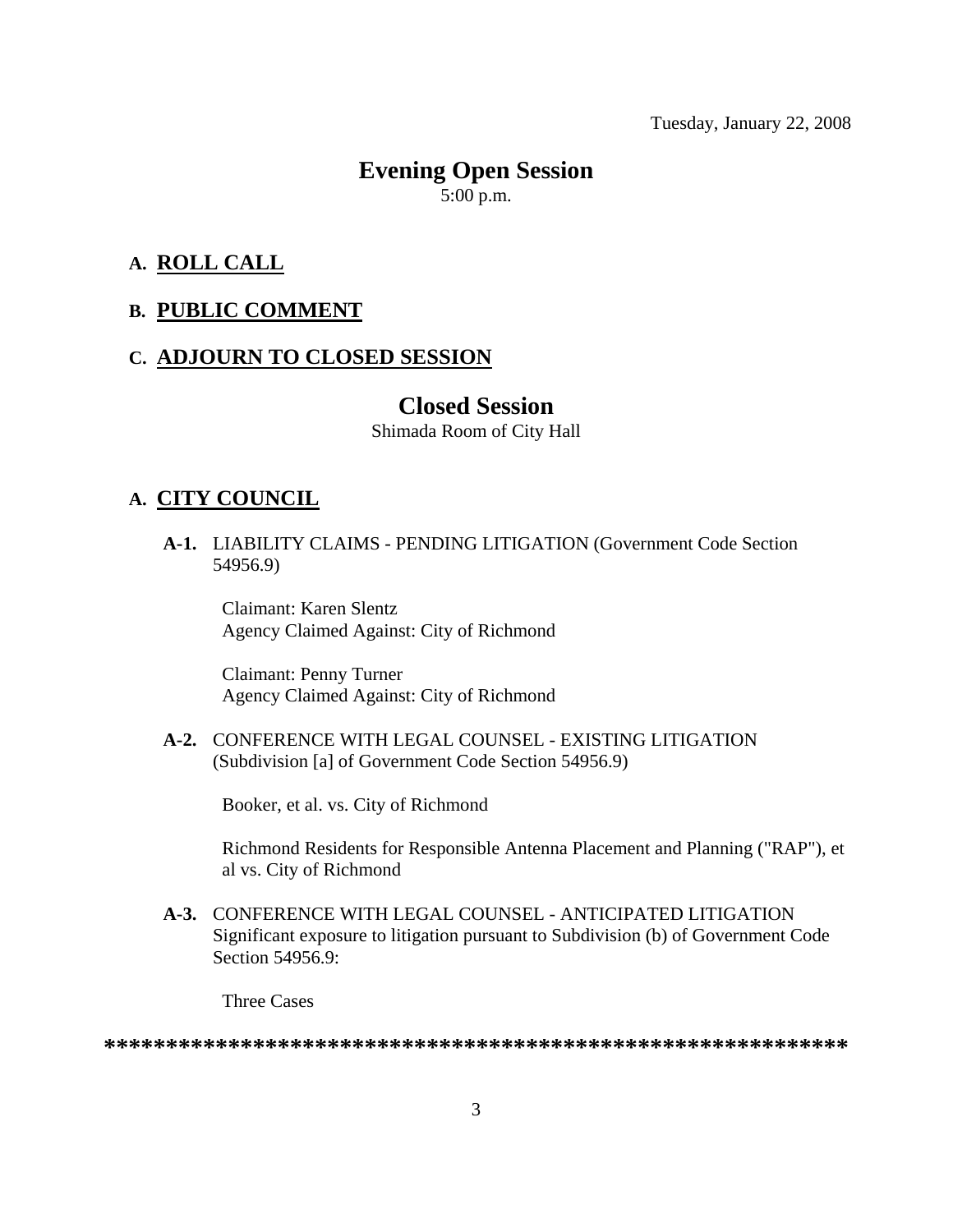### Tuesday, January 22, 2008

**Special Meeting Richmond Housing Authority** 

6:30 p.m.

### **A. PLEDGE TO THE FLAG**

### **B. ROLL CALL**

### **C. STATEMENT OF CONFLICT OF INTEREST**

### **D. OPEN FORUM FOR PUBLIC COMMENT**

### **E. CONSENT CALENDAR**

 **E-1.** APPROVE - the minutes of the Housing Authority meeting minutes for the meetings held on: June 26, 2007; July 31, 2007; November 6, 2007, the and Special Joint Meeting of the Richmond Housing Authority, Richmond Community Redevelopment Agency, and the City Council held on December 11, 2007 – Housing Authority (Tim Jones 621-1310).

### **F. ADJOURNMENT**

**\*\*\*\*\*\*\*\*\*\*\*\*\*\*\*\*\*\*\*\*\*\*\*\*\*\*\*\*\*\*\*\*\*\*\*\*\*\*\*\*\*\*\*\*\*\*\*\*\*\*\*\*\*\*\*\*\*\*\*\*** 

### **Special Meeting Richmond Community Redevelopment Agency**  6:35 p.m.

### **A. ROLL CALL**

### **B. STATEMENT OF CONFLICT OF INTEREST**

### **C. OPEN FORUM FOR PUBLIC COMMENT**

### **D. CONSENT CALENDAR**

 **D-1.** APPROVE - minutes of the Regular Meeting of the Richmond Redevelopment Agency held on December 11, 2007 - City Clerk's Office (Diane Holmes 620-6513).

### **E. ADJOURNMENT**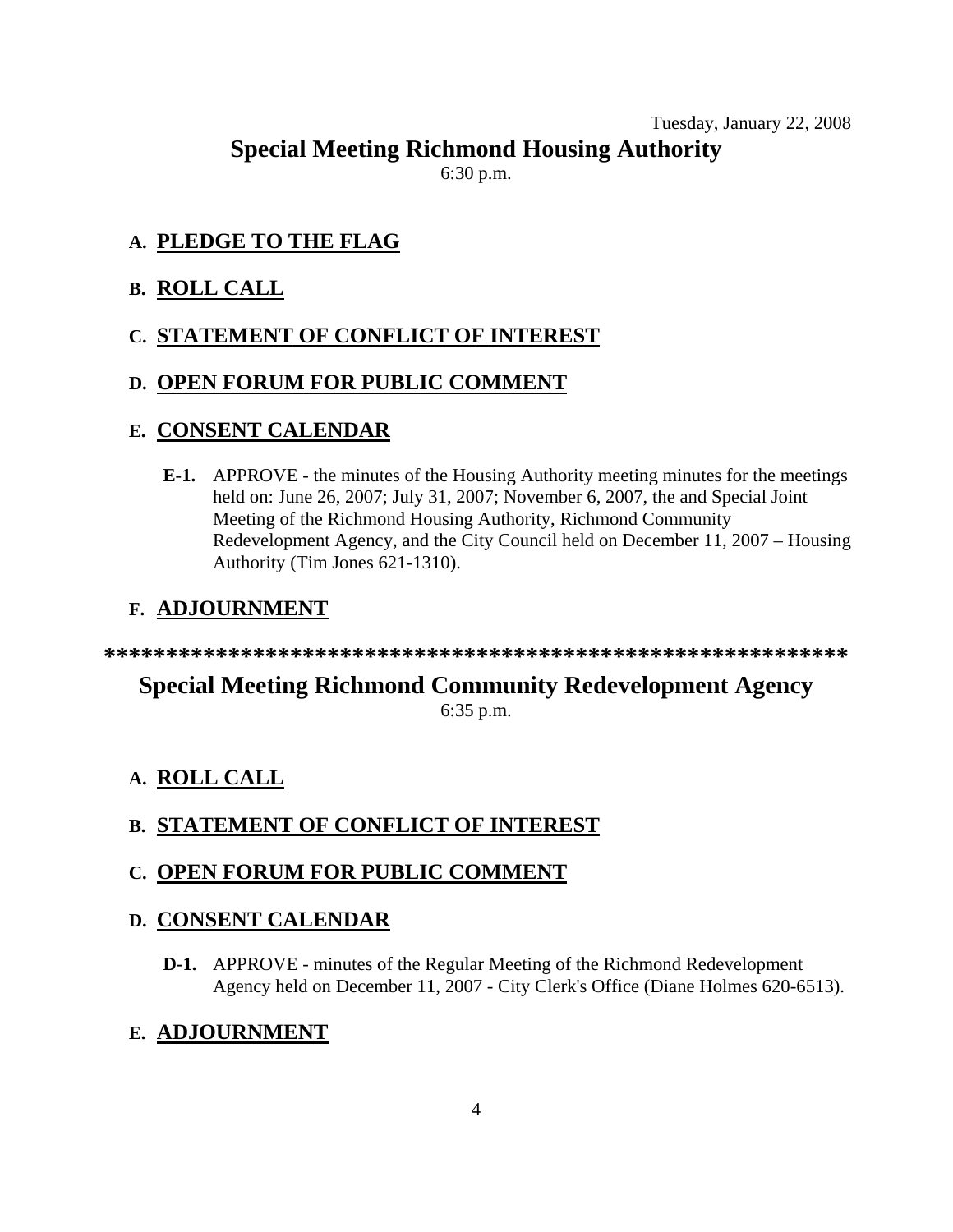## Tuesday, January 22, 2008 **Special Joint Meeting of the Richmond Community Redevelopment Agency/City Council**

6:45 p.m.

### **A. ROLL CALL**

### **B. STATEMENT OF CONFLICT OF INTEREST**

### **C. CONSENT CALENDAR**

- **C-1. ADOPT A JOINT RESOLUTION of the RICHMOND CITY COUNCIL and** the **RICHMIOND COMMUNITY REDEVELOPMENT AGENCY BOARD** approving a Memorandum of Understanding (MOU) between the Richmond Community Redevelopment Agency and the Employment & Training Department of the City of Richmond to fund and implement blight abatement activities through the Helping Hand Program in Redevelopment Project Areas in an amount not to exceed \$150,000 for a period of one (1) year from approval of the MOU - Richmond Community Redevelopment Agency/Employment and Training (Steve Duran/Sal Vaca 307-8006).
- **C-2.** APPROVE minutes of the Special Joint Meeting of the Richmond Redevelopment Agency and City Council and the Special Joint Meeting of the Richmond Housing Authority, Richmond Community Redevelopment Agency, and the City Council held on December 11, 2007 - City Clerk's Office (Diane Holmes 620-6513).

### **D. ADJOURNMENT**

**\*\*\*\*\*\*\*\*\*\*\*\*\*\*\*\*\*\*\*\*\*\*\*\*\*\*\*\*\*\*\*\*\*\*\*\*\*\*\*\*\*\*\*\*\*\*\*\*\*\*\*\*\*\*\*\*\*\*\*\*** 

### **CITY COUNCIL**  7:00 p.m.

### **A. ROLL CALL**

### **B. STATEMENT OF CONFLICT OF INTEREST**

**C. AGENDA REVIEW**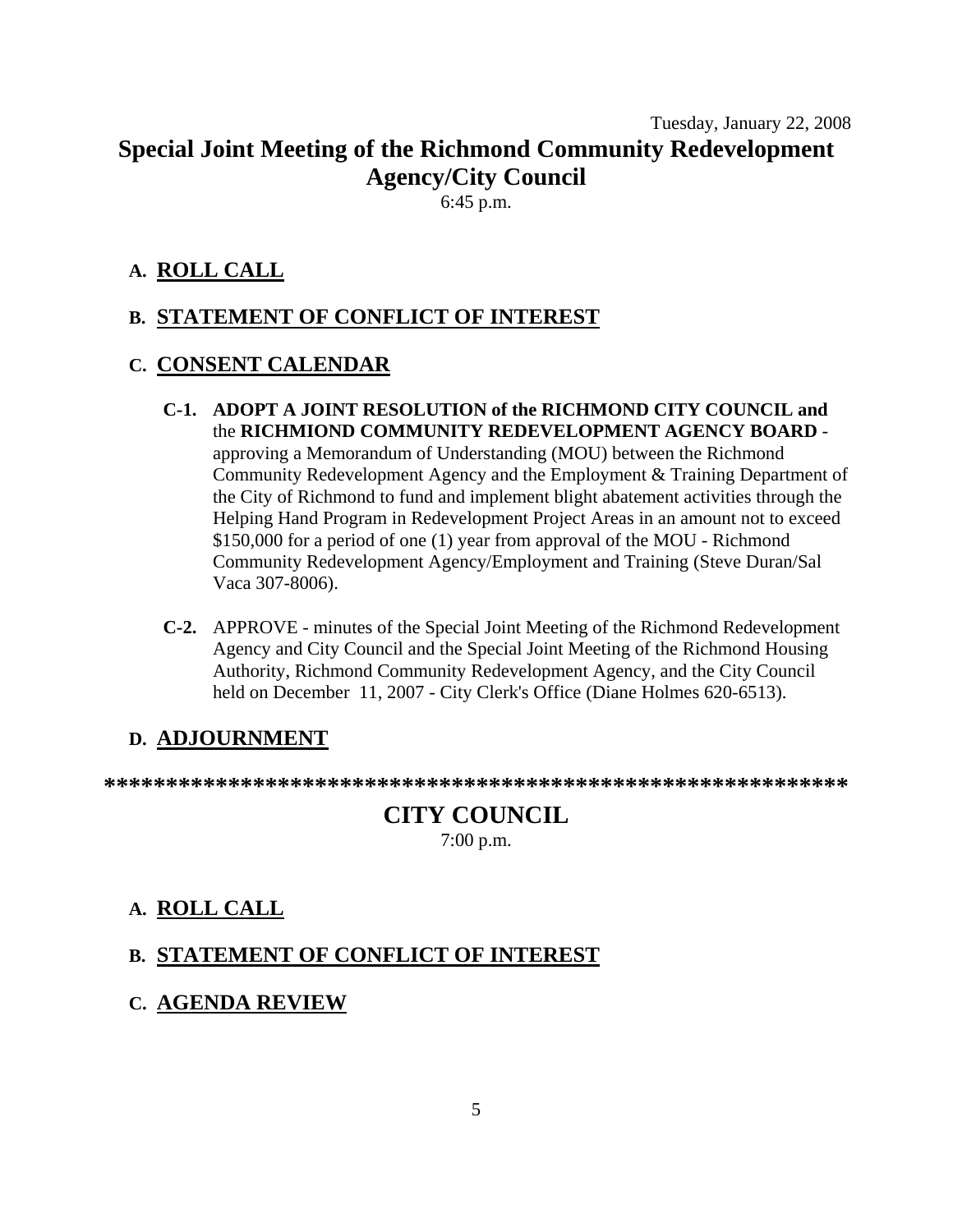### Tuesday, January 22, 2008 **D. REPORT FROM THE CITY ATTORNEY OF FINAL DECISIONS MADE AND NON-CONFIDENTIAL DISCUSSIONS HELD DURING CLOSED SESSION**

### **E. PRESENTATIONS, PROCLAMATIONS, AND COMMENDATIONS**

 **E-1.** Presentation of the 2008 Martin Luther King, Jr. Richmond Community Leadership and Service Awards - Mayor McLaughlin (620-6503).

### **F. STATE OF THE CITY ADDRESS**

 **F-1.** 2008 State of the City Address - Mayor McLaughlin (620-6503).

### **G. OPEN FORUM FOR PUBLIC COMMENT**

### **H. CONSENT CALENDAR**

- **H-1.** APPROVE a three-year service contract between the City of Richmond and ECMS, Inc. for the cleaning and repairing of firefighters' personal protective clothing in an amount not to exceed \$45,000 - Fire Department (Chief Michael Banks - 307-8041)
- **H-2.** APPROVE the Frequency Reconfirmation Agreement with Nextel of California to allow for the reconfiguration of the 800 MHz band to minimize harmful interference to public safety radio communications systems. All costs associated with this rebanding project will be paid by Nextel - Police Department (Chief Chris Magnus 620-6656).
- **H-3.** APPRROVE a lease for a single-story house to fulfill the residential component of Transitional Housing Program (Plus) Grant to provide housing for youth transitioning from the Foster Care System. The lease period is one year, beginning February 1, 2008, and ending February 1, 2009. The total amount of the lease will not exceed \$21,450 - Employment & Training (Sal Vaca 307-8006).
- **H-4.** APPROVE contract with Douglas Herring & Associates in an amount not to exceed \$425,000 for environmental review services for expanded automobile operations at Point Potrero Marine Terminal - Port (Jim Matzorkis 215-4600).
- **H-5.** ADOPT A RESOLUTION to authorize the Port Director or his designee to execute for and on behalf of the City of Richmond, any actions necessary for the purpose of applying for Port Security Grant funding in accordance with applicable state and federal program guidelines - Port (Jim Matzorkis 215-4600).
- **H-6.** ADOPT RESOLUTIONS: (1) to **abandon** a portion of the City of Richmond's 10'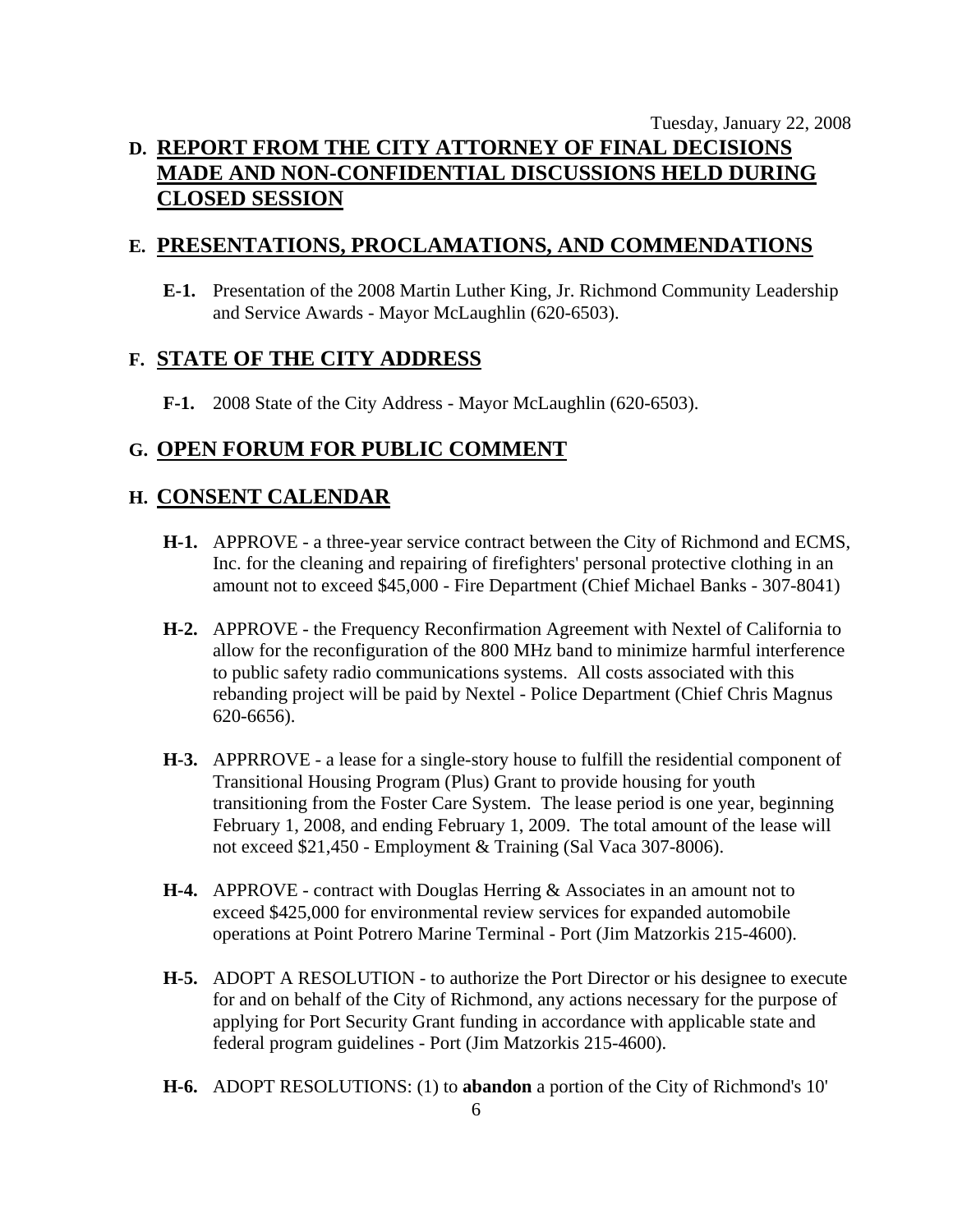Tuesday, January 22, 2008

wide sanitary sewer easement within the property owned by North Bay Storage Partners, LLC, located at 300 West Ohio Avenue, and (2) **accepting** a 10' wide easement for sanitary sewer purposes within the property owned by North Bay Storage Partners, LLC, located at 300 West Ohio Avenue - Engineering (Rich Davidson 307-8105).

- **H-7.** APPROVE the range of land use alternatives that reflect the Council's input received during a study session held on December 4, 2007, for analysis in the General Plan EIR - Planning Department (Richard Mitchell 620-6706).
- **H-8.** APPROVE a contract with Bartel Associates for actuarial services in an amount not to exceed \$40,000 - Finance Department (James Goins 620-6740).
- **H-9.** APPROVE a contract with John Knox of Orrick, Herrington, and Sutcliffe for \$50,000, to prepare legal documents for the implementation of a land disposition agreement between the City and Upstream Point Molate LLC for the land known as Point Molate in the City of Richmond - City Manager's Office (Bill Lindsay 620- 6512).
- **H-10.** APPROVE minutes of the Regular Meeting of the City Council held on January 8, 2008 - City Clerk's Office (Diane Holmes 620-6513).

### **I. PUBLIC HEARINGS**

 **I-1.** Adopt Resolution of Vacation No. 902 ordering the vacation of a portion of B Street located between West Barrett Avenue and Garrard Boulevard, subject to conditions - Planning Department (Richard Mitchell 6620-6706).

### **J. AGREEMENTS**

### **K. RESOLUTIONS**

- **K-1.** ADOPT A RESOLUTION in support of the model legislation for the Homeowners and Bank Protection Act - Vice Mayor Bates (620-6581).
- **K-2.** ADOPT A RESOLUTION setting forth the City Council's decision on January 8, 2008 denying the appeal and affirming the Design Review Board's approval of a Design Review Permit DR 1103829, demonstrating that the San Pablo Avenue mixed-use project is in compliance with the City of Richmond's Zoning Ordinance - Planning Department (Richard Mitchell 620-6706).

### **L. ORDINANCES**